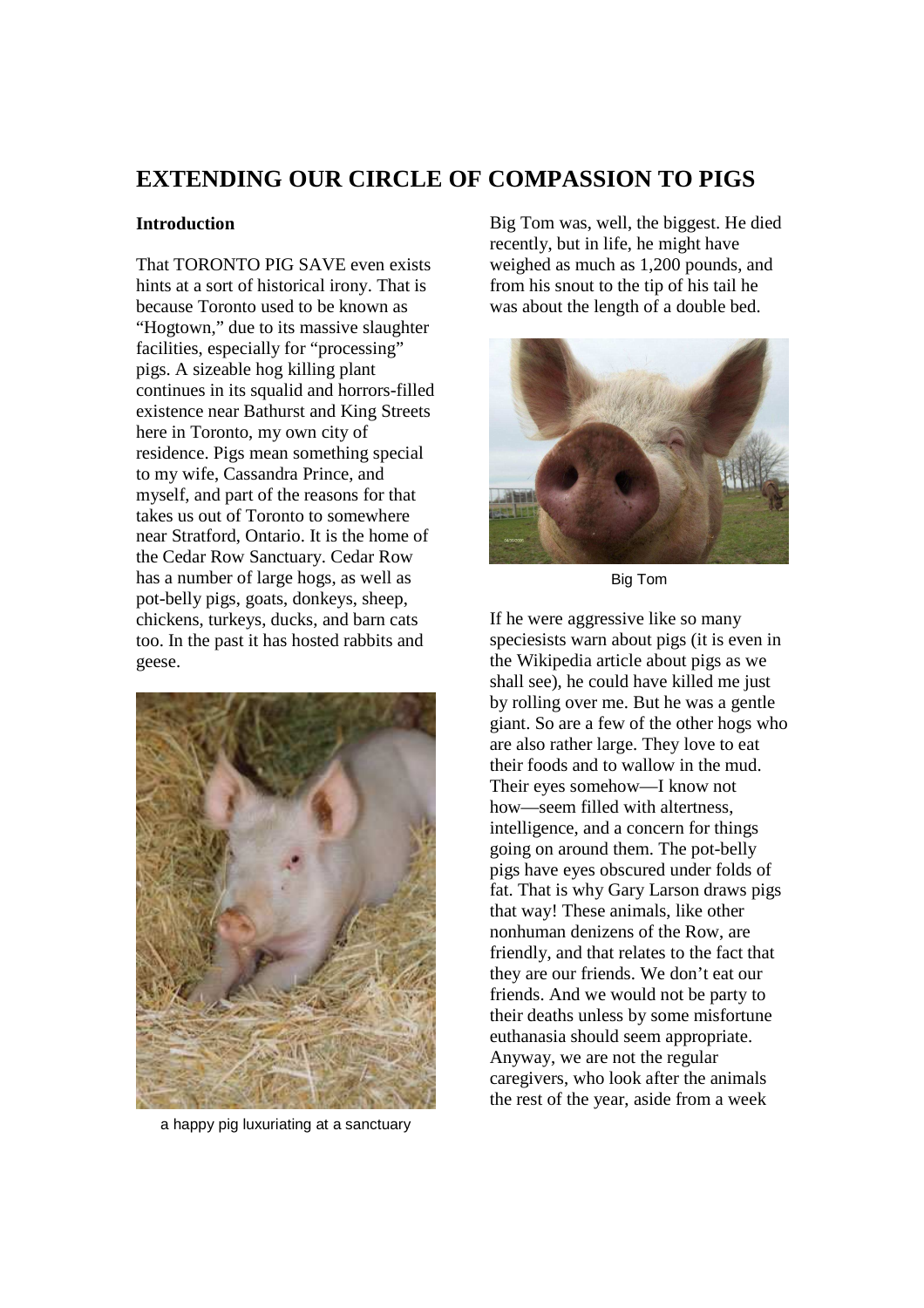off when we see to the farm, with its big barn and rambling pasturelands.

Pigs are smart, as you have probably heard, but they need to learn things just like us, such as when recent arrival Daisy got a tough lesson that you can sunburn if you wallow out in a mudhole without enough time staying under shelter. However, humans need to learn things too, and that is partly why this essay was written. Anita Krajnc, the driving force and originator of TORONTO PIG SAVE, I am pleased to say, was inspired to adopt animal rights after I screened *The Animals Film* on the University of Toronto campus. If I can reach you, that would also be a victory for justice and compassion, or so I believe.

There are 23,400,000 hogs killed every year in Canada.<sup>1</sup> The Toronto Vegetarian Association estimates that the average meat-eater consumes 29 pigs in his or her lifetime.<sup>2</sup> People are responsible for the annihilation of pigs such as Big Tom, Stella, Charlotte, Toot (who has now also passed) and the rest at Cedar Row.

I hasten to add, though, that pigs are all unique and varied, just as humans are. And you learn this fast but also progressively at the farm as you interact with the animals. Cleveland Amory wrote: "Man is infinite in his capacity to rationalize his rapacity, especially when it comes to something he wants to eat, or wear." We will find no shortage of rationalizations for what I would call *atrocities* in the pages ahead. What we are looking for instead is simply being *reasonable* about how we treat pigs. Is the Cedar Row more an embodiment of sound ethical reasoning than the—and I say this deliberately—*horrors* of pig

rearing, transport, and slaughter? Yes, or so I will argue.



Charlotte at Cedar Row: jumping up onto the side of a pen to greet a human in the barn

Yet people have for centuries, without even realizing it, been conditioned to perceive pigs negatively. That pertains to Amory's observation about rationalizations. If you have a negative perception of a pig, it is easier to see that animal killed for some passing sensations of taste. I think it is necessary to de-program people of the brainwashing that they have unwittingly received since childhood. People have become unreasonably *disaffected* with pigs, and so need a kind of antidisaffection treatment, if you will. In place of species-derogation, we may find species-appreciation. The polar opposite of cruel and hateful stereotypes is an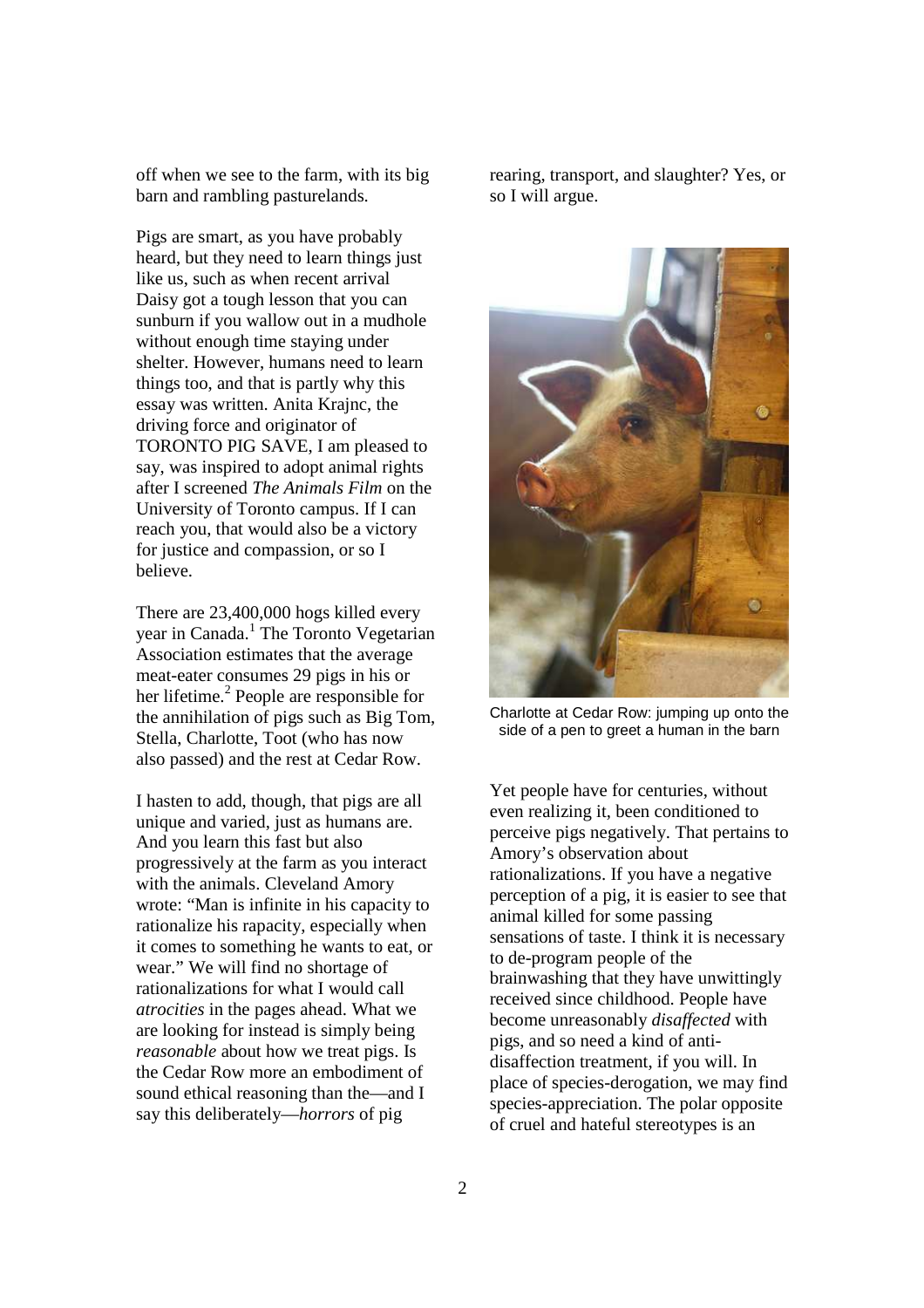attitude of sensitive loving-kindness for all.

There is a difference between being *speciesist* and *species-sensitive*. Speciesism is a term that is akin to racism or sexism. It is a form of negative and unjust discrimination. For example, according to speciesist mindsets, animal suffering does not count equally, on a par with the suffering of animals of the human species. In fact, animal suffering often does not count at all. Or else speciesists might *say* the suffering matters, but then carry on practically, and hypocritically, as if the hardship for animals is not even a significant consideration. People do that every day when they buy parts of spent bodies that once agonized under factory farming. Anyway, it is not speciesist to focus on one species of animal at a time to get an appreciation of each sort of animal. Speciesism is generally harmful. But species-sensitivity may be beneficial. For example, caregivers need to know how to treat animals of different species according to their characteristic needs and wants. For instance, we were taught that the sheep at Cedar Row could die if they eat the pigs' food, which sheep like to do. Veterinarians also, obviously, need to be species-sensitive in their diagnoses and treatments. It is not only scientific to be candid about species differences. It also helps us to respect animals, and deepens our aesthetic appreciation of animals on top of it all.

There are endearing traits to the pig species, even though pigs have been derided as filthy, stupid, greedy, aggressive, vicious, and so forth. I would not be surprised if specialized pig sanctuaries have been started by people with a deep and wide speciesappreciation for hogs. I think it is important to try to build up a little welldeserved affection for pigs, just because there has been so much hate-mongering towards these as with other animals. Farley Mowat, in his classic narrative, *Never Cry Wolf*, artfully debunked myths through his careful observations of arctic wolves, which showed how these beings eat mainly mice, show *altruism* towards foxes, and so many other legend-levelers.

Pigs are of the genus *sus*, which is funny, because they do look a little bit like Dr. Seuss characters. They appeared on this Earth<sup>3</sup> some 36 million years ago.<sup>4</sup> We tamed some of them only about 5,000-7,000 years ago.<sup>5</sup> The Judeo-Christian "civilization" is supposed to be about that old, although in India, the Jain religion is thought to be older by far according to tradition. The Jains taught universal nonharming that extends to animals, including, naturally, pigs.

The naturalist, W. H. Hudson offered his own appreciation of pigs:

I have a friendly feeling towards pigs generally, and consider them the most intelligent of beasts, not excepting the elephant and the anthropoid ape….I also like his attitude towards all other creatures, especially man. [*sic* humanity—DS] He [*sic*] is not suspicious, or shrinkingly submissive, like horses, cattle, and sheep; not an impudent devil-may-care like the goat; nor hostile like the goose; nor condescending like the cat; nor a flattering parasite like the dog. He [*sic*] views us from a totally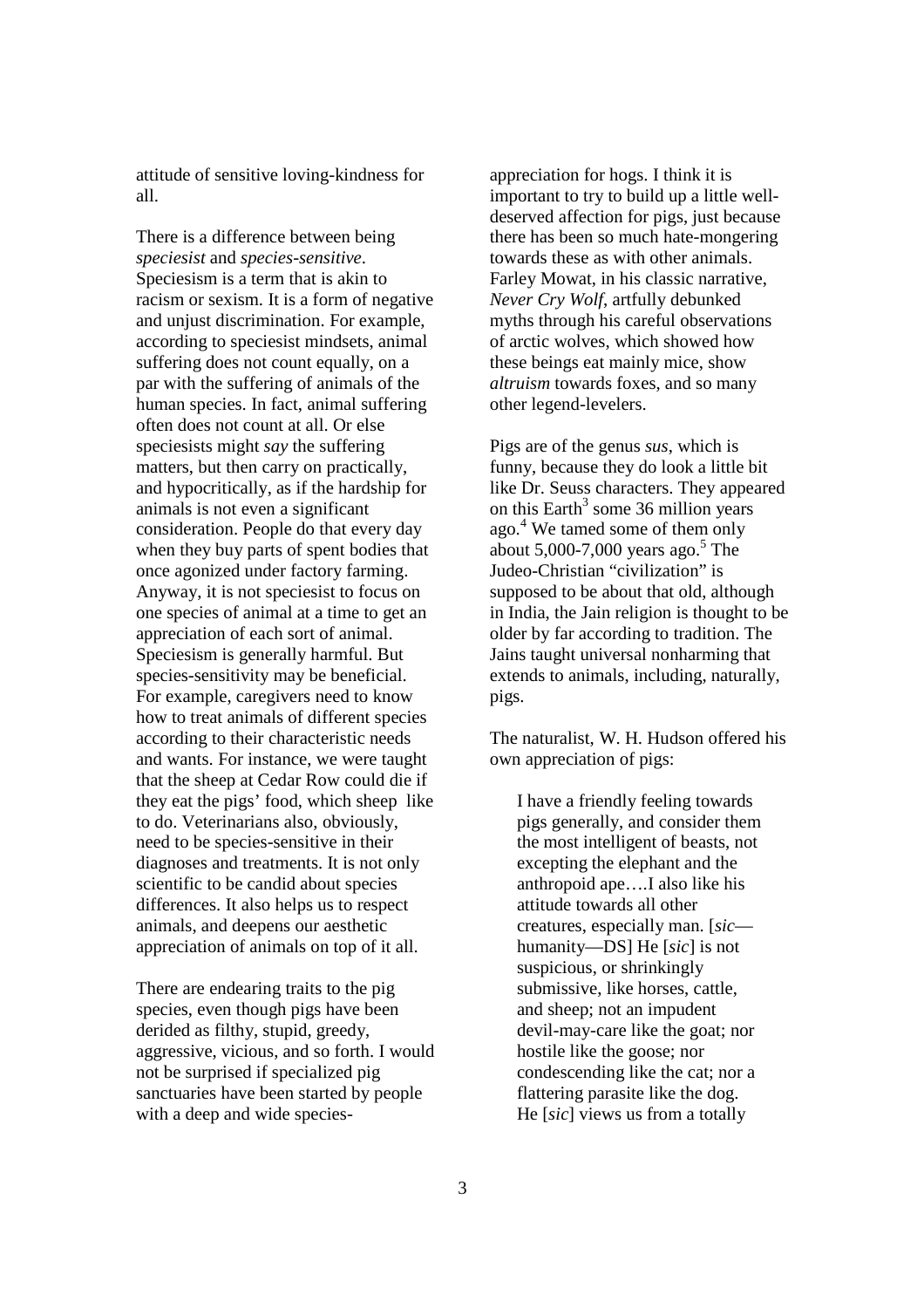different, a sort of democratic, standpoint as fellow-citizens and brothers, and takes it for granted, or grunted, that we understand his language, and without servility or insolence he has a natural, pleasant, camarados-all or hail-fellow-well-met air with us. 6

Although Hudson's piece here is in many ways appealing for its special affection, it does itself play into speciesist stereotypes, accusing goats and others of various vices, and referring to dogs as "parasitic," even though they can hardly help their profound dependence on human beings, in the domestic sphere at any rate. That is due to humans more than the dogs, who are ultimately ruled by force, even if kindness also shapes canine behaviour. However, I can confirm the general companionability of hogs from my experiences at Cedar Row. That said, hogs are highly intelligent and discriminating, and I would not pretend to have comparable affection or understanding concerning the pigs that the Pooles have, that is, the couple who regularly tend to Cedar Row.

In keeping with trying to undo our widespread disaffection with pigs, based on rather hateful beliefs, I will deconstruct those prejudices. I do not hesitate overmuch to compare stirring up hatred of hogs to how Hitler excited antipathy towards the Jews, including many of my murdered relatives—among many other sorts of victims—making it easier to harm those he hated without any significant conscience.<sup>7</sup> I will proceed to debunk popular myths that are part of speciesist contempt for pigs. Then I will look at harms done to pigs

and deconstruct, too, purported justifications for such practices.

#### **Ironic Myths, Iconic Facts**

I use "iconic" here in the sense of "portrait." The facts converge to give us an idea of pigs in general. Still, each one is unique, as I can assure you from live, everyday acquaintanceship. Pigs are much maligned, so let us try more fully to align our own thoughts with the truth in this matter.

The reality of pigs is widely degraded due to narrow-minded myths about them. Most of the myths are negative ways of regarding hogs, but a few reinforce their degradation by producing unmerited complacency.

**MYTH:** Pigs are especially disgusting because they are so **filthy**.

**FACT:** Pigs have no sweat glands,<sup>8</sup> or perhaps only a few sweat glands.<sup>9</sup> There are the sayings of sweating and/or smelling "like a pig," but hogs actually have no odour because they do not significantly sweat.<sup>10</sup> Pigs do roll in the mud to cool off, and a layer of dried mud protects them from the sun.<sup>11</sup> Pigs, given the chance, maintain their toilets very far from their eating areas.<sup>12</sup> Even piglets a few hours old will leave the nest in order to relieve themselves.<sup>13</sup> Thus John Robbins writes that pigs "do not deserve to be referred to disparagingly as 'dirty' animals. They should more appropriately be called 'earthy' animals, for it is simply the good Mother Earth they  $\frac{1}{2}$   $\frac{1}{14}$ 

**IRONY:** Some say that pigs are in fact the cleanest domestic animals in the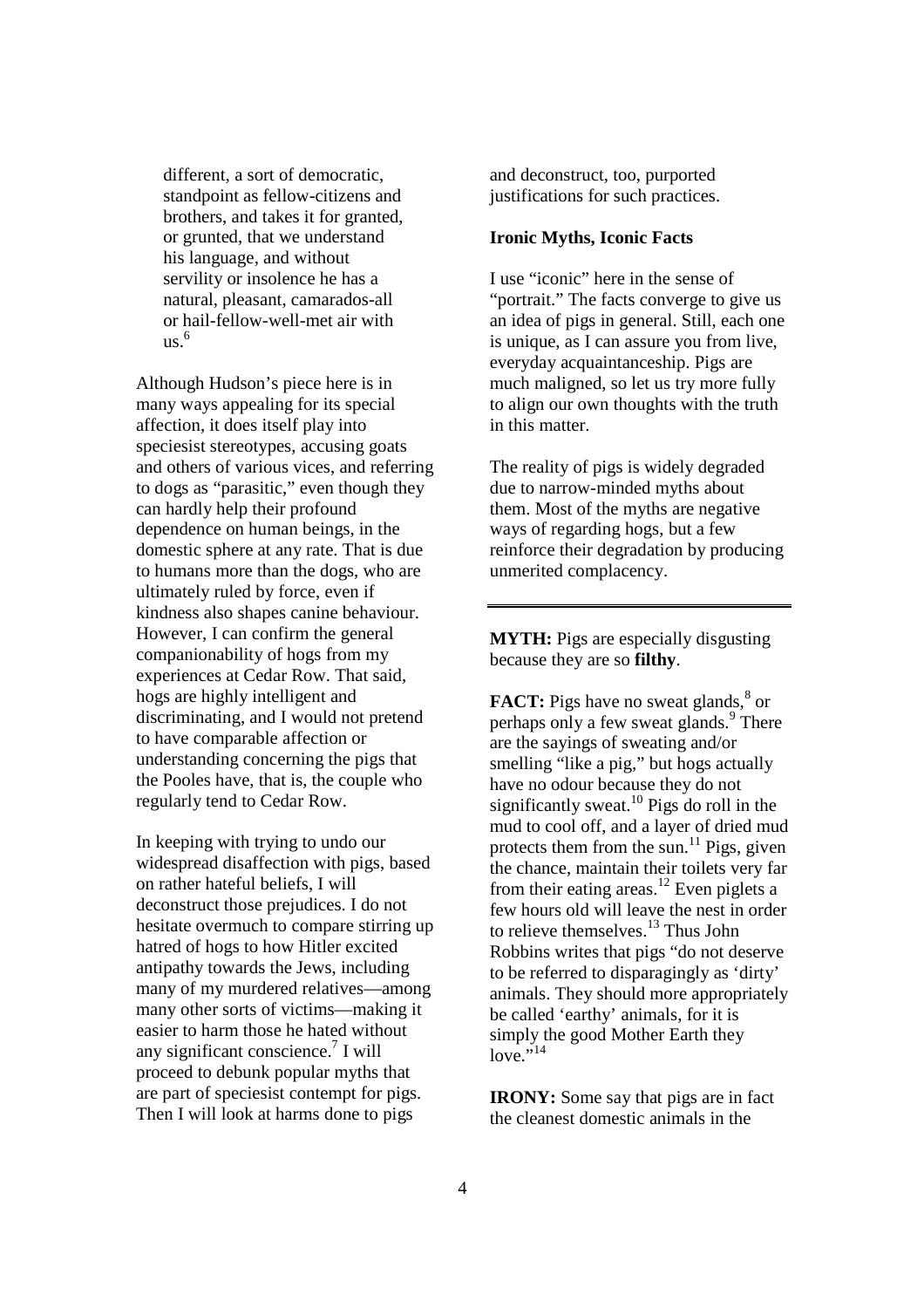world.<sup>15</sup> Even more ironically, people keep the vast majority of pigs in the utter filth and degradation of factory farms, as you can learn from any number of sources. There, pigs do not have a chance to relieve themselves away from their eating and resting spots. They urinate and defecate often onto a wooden or concrete slatted floor, and are never free from this dirt or its harsh ammonia and other fumes. The pollution is on the pigs and in the air, and they cannot escape it, even though they would and do if given the choice.

**MYTH:** Pigs, like all nonhuman animals, are **stupid**. That is why they have no rights.

**FACT:** It is no accident that pigs were in charge in George Orwell's social satire, *Animal Farm*.<sup>16</sup> According to one scientist, pigs rank #4 in intelligence behind chimpanzees, dolphins, and elephants.<sup>17</sup> Hogs have an excellent sense of direction and can find their way home over long distances.<sup>18</sup> Pigs also watch television, $\frac{19}{2}$  although perhaps that is no absolute indicator of intelligence! In one study (I would not say that these sorts of researches are morally justifiable given my animal rights views), pigs



Siobhan Poole sharing a moment with Puddles at the Cedar Row Sanctuary

were trained to move a cursor on a video screen with their snouts. When the pigs used the cursors again, they distinguished between the scribbles they already knew and ones they saw for the first time. The pigs learned this skill as fast as chimpanzees.<sup>20</sup> Professor Stanley Curtis of Pennsylvania State University observed: "Pigs are able to focus with an intensity I have never seen in a chimp."<sup>21</sup> In another experiment, pigs were taught the meanings of simple words and phrases. Several years later, the instructions were repeated, and the pigs still remembered what to do.<sup>22</sup> Even in speciesist experiments, the intelligence of pigs shines right through the shadows of speciesist prejudices. Pigs pick up tricks faster than dogs. $^{23}$  Indeed, it takes a couple of weeks to house-train a dog, but only three days to teach a piglet to relieve himself or herself appropriately. $^{24}$  It is by now a commonplace, in fact, that pigs are more intelligent than dogs. People for the Ethical Treatment of Animals' fact sheet on pigs and Chris McLaughlin both cite cognitive science research concluding that pigs are smarter even than threeyear-old human children.<sup>25</sup>

**IRONY:** Intelligence, or rationality as it is usually designated in philosophy, is the #1 type of grounds for discrimination against animals, as I show elsewhere.<sup>26</sup> We just saw that pig intelligence ranks with three-year-old children. It would be *intelligent* to be self-consistent. Yet do pigs have the same rights as such human offspring? Far from it, even though some of those children, due to illness, may have no chance of growing into "more intelligent" adulthood. Yet if humans were morally consistent, then pigs would have the same broad rights as these young children, although in fact we shall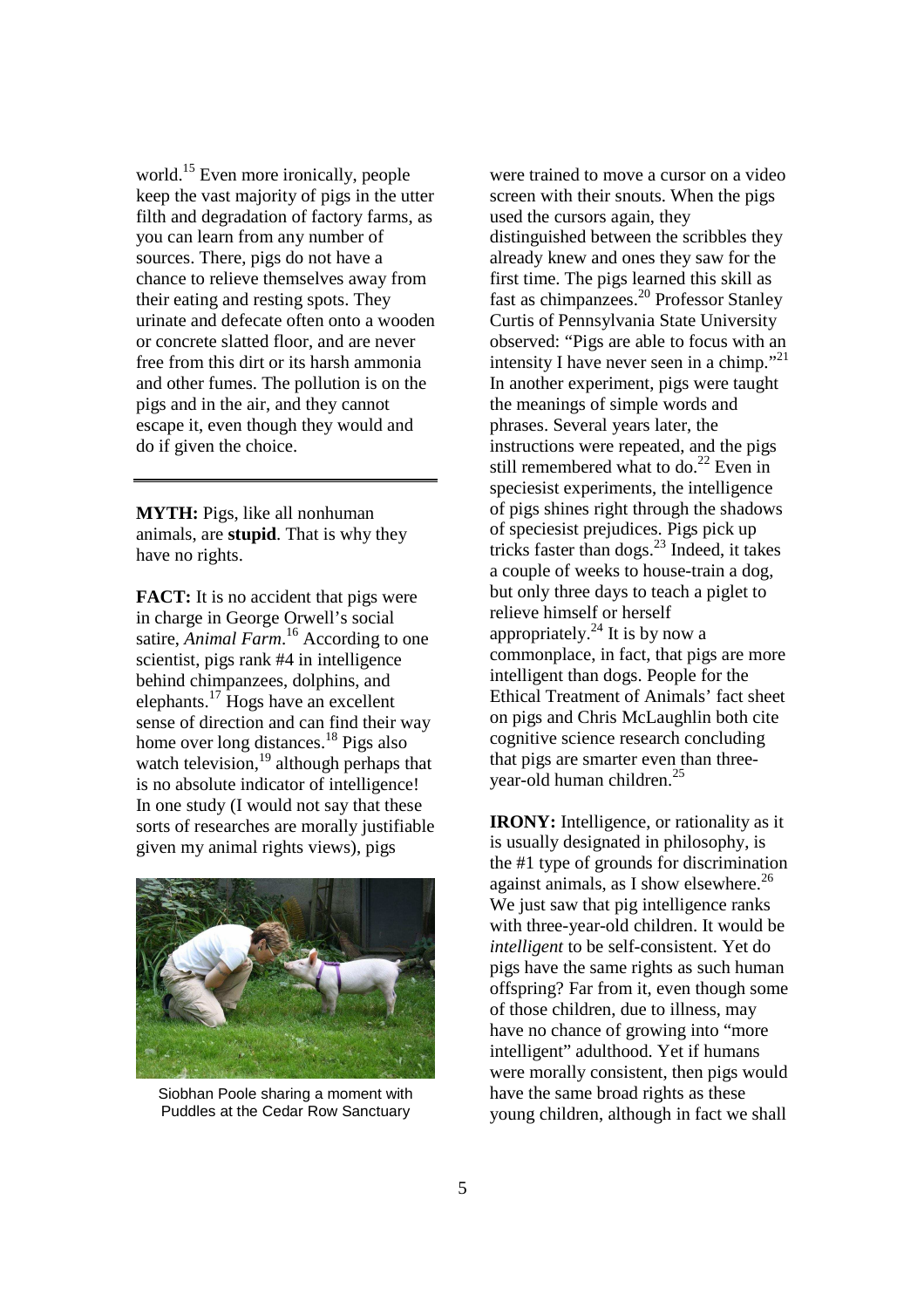see that denying rights based on "intelligence" can be impugned on other grounds. (No, hogs will never need the right to vote.<sup>27</sup>) I ask: how *intelligent* is it to argue the following?

- 1. A given sentient being—human or other—has comparatively less intelligence.
- 2. Therefore we have a license to harm that sentient being.

This argument is totally illogical. Having less intelligence does not provide a license to harm. Yet a license to harm is "needed," since these estimable animals are indeed harmed in settings of agriculture, slaughter, science, and so on. And lesser intelligence is indeed leaned upon as a would-be justification. Again, if we were "intelligently" consistent with this argument, then we would also have a license to harm human adults who are especially disadvantaged in terms of intelligence.

**MYTH:** Pigs are **greedy**. That is part of what is meant when we call a human a "pig."

**FACT:** If you watch *Peaceable Kingdom*, which is Tribe of Heart's film about modern farming as contrasted with the relatively idyllic lives of animals at the Farm Sanctuary in Watkins Glen, New York State (a much bigger facility than Cedar Row by far), you will see some pigs at feeding time. The *William Tell Overture* is furiously played as the pigs are allowed through the gates to access the feed troughs. Do they love food? Yes. You can see it in their excited race to their food in that film. Do we call that "greedy" in the case of humans? Not necessarily, and not at all

if we are concerned not to spray around unjustified insults. According to John Robbins, pigs will never dangerously overeat even if given access to unlimited food, $^{28}$  unless they are fed a drug such as Hog-Crave on factory farms.<sup>29</sup>

**IRONY:** Humans often do dangerously overeat given relatively unrestricted chances to eat. Also: "The amount of grain fed to U.S. hogs could by itself easily feed every single human being who will die of starvation on our planet this year."<sup>30</sup> It is only greed, including as politicized, that prevents us from caring for our destitute neighbours. It is politely called "lack of political will" though. It is factory farmers who are greedy, and we will see that the cruelties they impose on pigs are all designed to save money. And there is big money involved in such enterprises, to the extent of \$40 billion dollars per annum in the U.S. alone. $31$ 

**MYTH:** Pigs are **morally inferior**. That is why they are given no rights.

**FACT:** In Houston, Texas, an 11-yearold boy named Anthony Melton was drowning in a lake. A pig named Priscilla sensed the boy's distress and swam out to him. The child took hold of Priscilla's leash, and then the pig towed the terrified boy back to shore. $32 \text{ In}$ humans we would call this morally praiseworthy. It is only the endless capacity to rationalize harms to creatures we eat, which Cleveland Amory referred to, that allows us to think otherwise in the case of hogs. There is no reason to doubt that Priscilla felt compassion, a morally praiseworthy trait, in relation to Anthony, and rationally contrived a clever plan to save the child. There is no gene or "instinct" for this sort of action.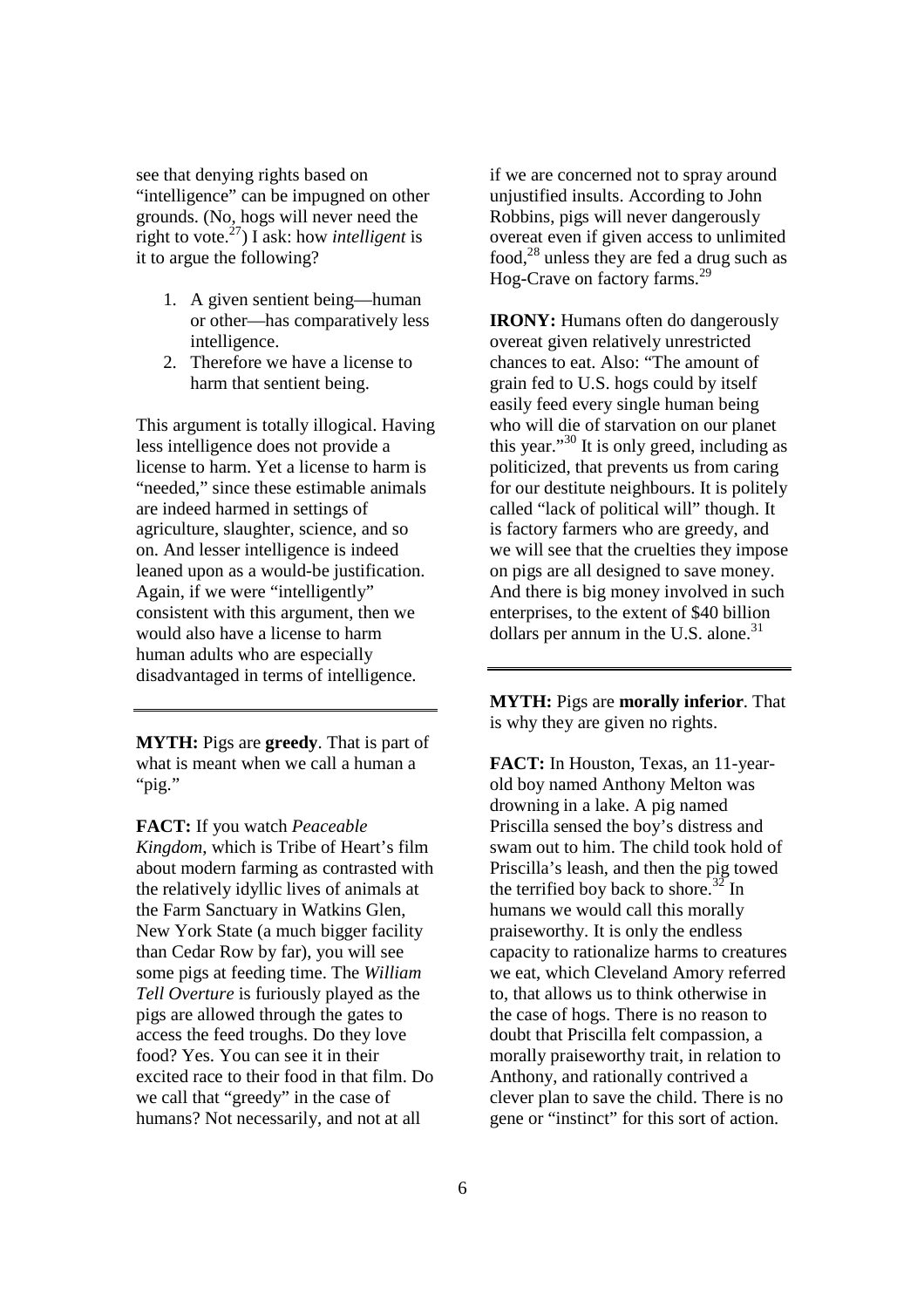Even if such hogs will never be moral theorists, they may still be ethically virtuous. Indeed, most moral theorists in effect subscribe to the simple license to harm argument spelled out above, at least implicitly, so being an "ethical theorist" is no guarantee that one is intelligently ethical across species in the way that Priscilla was. No doubt if a child saved someone like that but were totally incapable of theory, she would, all the same, be praised as morally virtuous, according to what she might achieve ethically. The same should go for Priscilla, and the endless numbers of other pigs who also care about others, like the aforementioned gentle giant, Big Tom. Yet do most humans' ethics, like Priscilla's, similarly go across the species-barrier so that we go to considerable lengths to save pigs' lives? On the contrary, many do not even bother to stop buying so-called "pork" at the grocery store or the butcher's.

**IRONY:** Humans pontificate about human moral superiority, and yet pigs are uncompassionately subject to abuse at will. The beloved pig who played in the older, black-and-white television comedy, *Green Acres*, was eaten by the cast. Pigs are made into alcoholics at the University of Missouri over a period of many years, with one hog drinking as much as four quarts of vodka per day. $^{33}$ In a completely ruthless "study," at Animal Behavior Enterprises in Hot Springs, Arkansas, Bob Bailey surgically implanted wooden blocks, ball bearings, and aluminum cylinders in the abdomens of pigs, just to see how much they could carry around—a military-funded experiment.<sup>34</sup> In other studies, pigs are subject to poison, hammers, blowtorches, sleep deprivation, and starvation,<sup>35</sup> among other horrors. How

moral is it to subject these pigs to harm when we would not harm equally intelligent humans?

**MYTH:** Pigs are **aggressive**. On the Wikipedia article on pigs, it is stated that pigs can be aggressive and that injuries are relatively common where hogs are reared.

**FACT:** Pigs are being judged as though they are morally vicious. Was Priscilla vicious? Are the hogs on Cedar Row? Plainly this is not the case. Others find: "Domestic pigs are rarely aggressive. The only exceptions are sows with a young litter and boars if provoked."<sup>36</sup> If pigs were so "aggressive," they would not be so widely adopted as "pets" or "best friends" like dogs. This would not occur if pigs were inherently aggressive. Ironically, just as speciesist experiments prove that pigs are intelligent, so does speciesist "pet-keeping" help disprove the speciesist myth that pigs are remarkably "aggressive."

**IRONY:** If being aggressive means being willing to harm, frighten, etc., then we will see, in our look at factory "farming" pigs, that humans are terribly aggressing against these animals, without any need whatsoever.

**MYTH:** Pigs are kept according to the laws that ensure **animal welfare**. In the United States, the National Pork Producers Council assures us: "Pork producers have always recognized their moral obligation to provide humane care for their animals."<sup>37</sup>

**FACT:** See below the facts about factory farming, which involves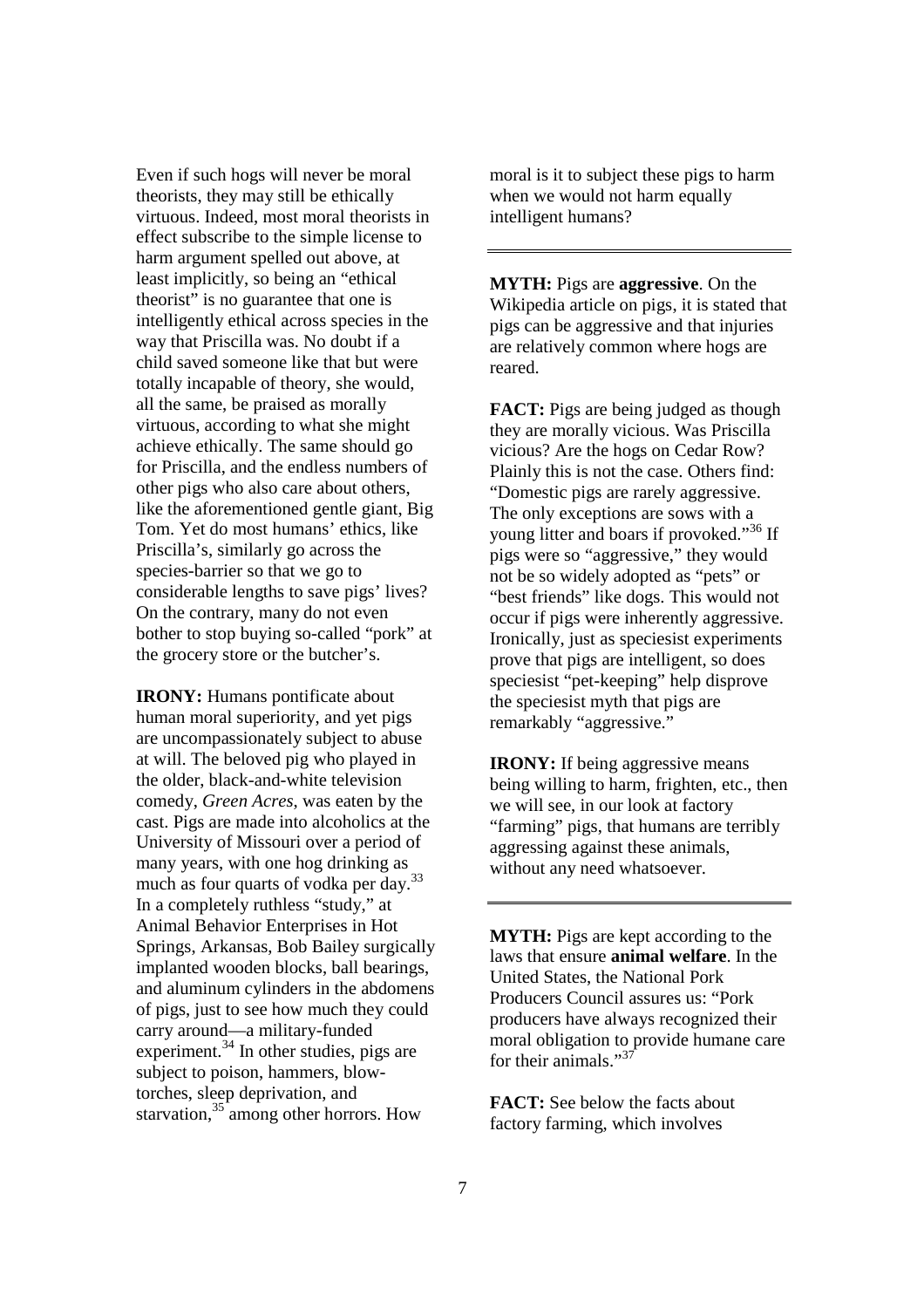extreme, inherent cruelties for the vast majority of cases of hog-rearing.

**IRONY:** Government, industry, and some naïve members of the public call how hogs are treated "animal welfare." *Animal illfare* is more like it.<sup>38</sup>

**MYTH:** Pigs do not **need** any more than they are given on factory farms. Otherwise, if their needs were not met, they would never make it to slaughter.

**FACT:** Pigs play and are highly social, enjoying dozing while in contact with each other.



Mother pigs sing to their young when they are nursing.<sup>39</sup> As we shall see, pigs do not live well at all on factory farms.

**IRONY:** In terms of needs, humans do not *need* to eat "pork," that is, pigs' corpses, although many people use this notion as a rationalization. In fact, eating animals is bad for your health, $40 \text{ since}$ meat-eating males have a 47% increased chance of dying of a heart attack, and meat-eaters in general face the odds of having an increase of 40% in the overall rate of cancer. $41$  Rates are also significantly elevated for arthritis, asthma, constipation, diabetes (adult onset type), gallstones, gout, kidney

stones, multiple sclerosis, obesity, osteoporosis, salmonelosis, senile dementia, strokes, ulcers, and much more. Also ironically, when we think of human needs being satisfied, that includes their dignity. A **total** denial of dignity is evident in factory farming, so of course those hogs' needs in the nonspeciesist sense are not met. Keeping a human in those conditions gives the lie to the idea that factory farming meets any but bare survival "needs": and many hogs do *not* survive the rigours of such treatment. However, high death rates are tolerated because overall there is such intensive mass "production" that these practices remain profitable in spite of all of the suffering and death that are involved.

**MYTH:** Pigs are environmental enemies. For example, again according to the Wikipedia article on pigs, the Invasive Species Specialist Group has listed pigs as being in the top 100 worst invasive species.

**FACT:** Pigs have not "invaded" environments. Humans have neglected to keep pigs properly and the hogs have escaped from or been released from human "care."

**IRONY:** The environmental costs of factory farming with pigs are staggering. According to John Robbins, "a relatively small operation with 2,000 pigs will [in any given year] produce close to 30 tons of manure and more than that of urine."<sup>42</sup> Pig farms typically do not have conventional sewage systems and end up polluting local waterways and water tables. Factory farmed pigs are also highly productive of methane, a greenhouse gas contributing to global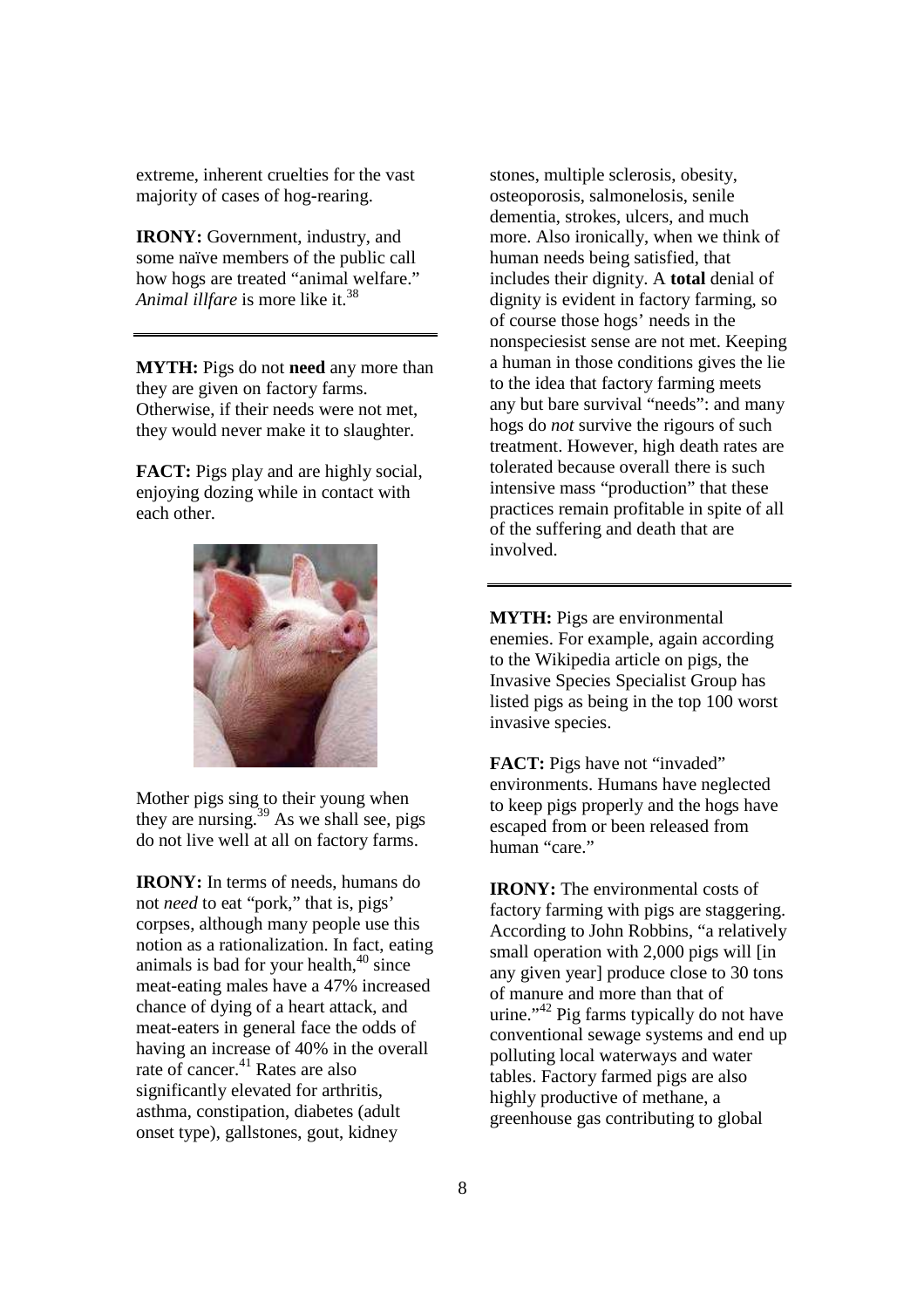warming. Indeed, animal agriculture is the biggest contributor to global warming, one of the worst environmental calamities of our time (and that is saying a lot), at 18%, higher than all forms of human transport combined.<sup>43</sup> Hog farms also result in nitrates entering the surrounding water systems. This can cause methmoglobinemia, a condition in which the blood can no longer carry oxygen effectively.<sup>44</sup> Infants are at the greatest risk for this disease<sup>45</sup>

It is an outright insult for one human to call another a "pig." It is a favorite term of abuse as applied to police officers, although not only these people. It is clear why insulting connotations are carried by the term "pig." They are widely considered to be filthy, greedy, stupid, aggressive enviro-enemies. These things are true if pigs can fly.



It is no accident that William Golding, in his classic novel, *The Lord of the Flies*, shows how human civilization is a thin veneer after some school-boys crashland onto an island without any adults to supervise them. The kids degenerate into utter savagery, and the wild hogs on the island bear the full brunt of the

children's barbarism, as does, indeed, a murdered boy unaffectionately referred to in the novel as "Piggy."

# **Cruelty Charges against Factory Farming**

Wherever Western technology dominates, factory farming intrudes on the scene eventually, which involves people doing to pigs and others that which is filthy, greedy, unintelligent in a moral sense, aggressive, immorally prejudicial, animal illfare rather than animal welfare, and environmentally destructive. According to PETA, more than 90% of pigs are now raised on factory farms.<sup>46</sup> If what I have read and heard elsewhere is true, then that is now a real understatement. Robbins notes that some farms have more than 100,000 hogs at a time, $47$  which is a tenth of a million. The profit motive causes true greed to result in all of the degenerate practices of intensive hog farming. As I note about factory farming elsewhere:

> It is usually thought that there is more money to be made in confining animals by cramming them into minimal indoor spaces (less rent or land costs), in feeding them awful food (which is cheaper), keeping them in filth (rather than paying for cleaning), letting them suffer stifling, toxic air and extremes of hot or cold (rather than pay for adequate regulation of the atmosphere in factory farms, transport vehicles, or slaughter facilities), failing to attend to their medical needs (to offset veterinary costs), and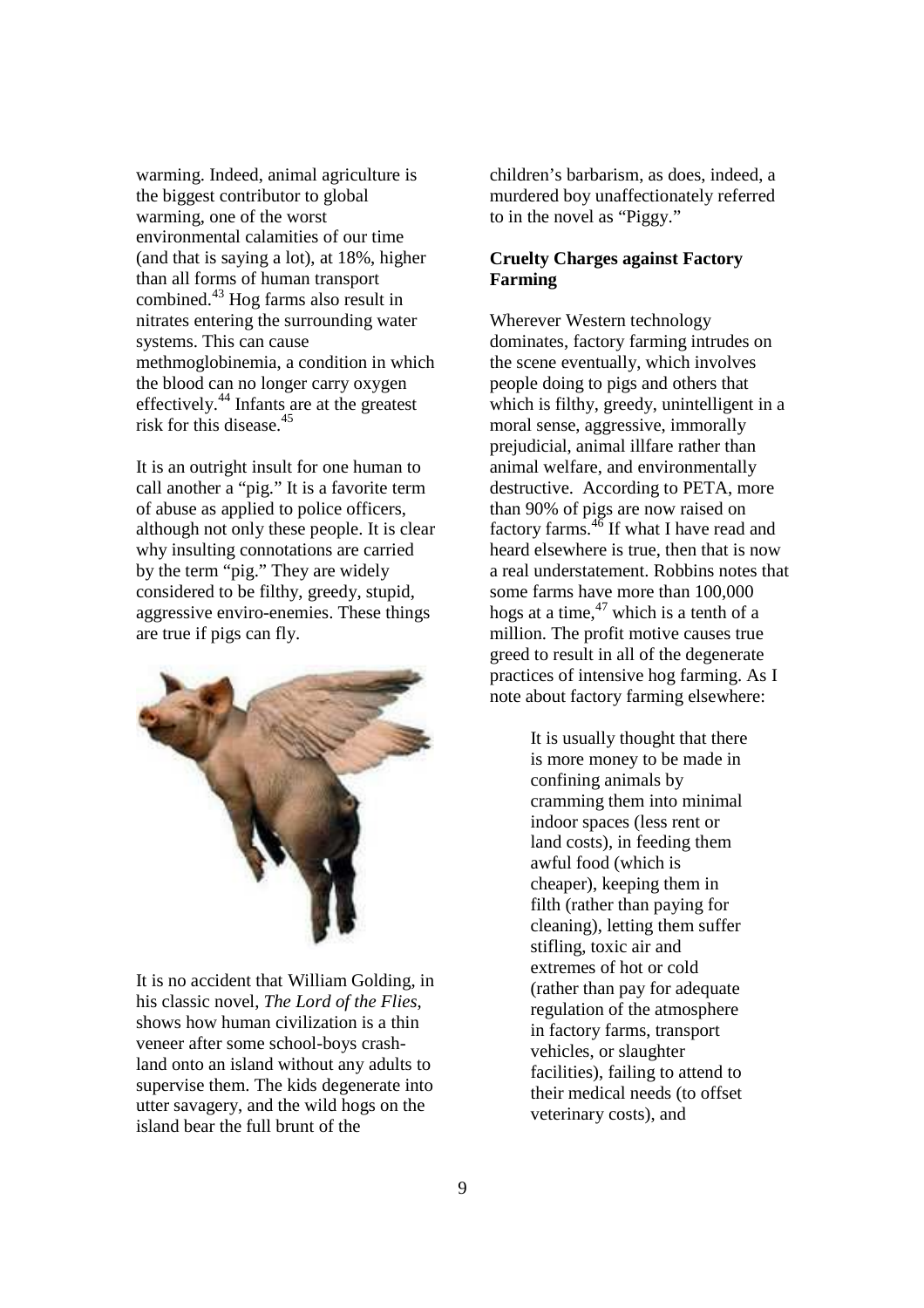transporting and killing them forcefully and hurriedly (because workers are paid by the hour and meat is sold by the pound). $48$ 

In *Hog Farm Management*, it is written: "What we are trying to do is modify the animal's environment for maximum profit."<sup>49</sup> As Karen Davis observes, it would be hard to design environments that could be harsher even out of sadism, in which animals could survive for so long, under so much hardship.<sup>50</sup>

The mechanistic approach to pig-rearing is unmistakable. René Descartes, the French philosopher and mathematician, literally believed that animals are mindless machines who cannot even feel pain. On factory farms, it is not assumed that animals cannot suffer. Rather, that fact is considered irrelevant in the greedy pursuit of profits. Therefore, animals are afforded the same consideration that would be the case if they *were* just biological machines.

On factory farms, pigs appear regimented, like cars in a parking lot.<sup>51</sup> The farmers even speak of treating the pigs as machines. They like to call themselves "pork production engineers."<sup>52</sup> Consider this quotation from the trade journal, *Hog Farm Management*: "Forget the pig is an animal. Treat him just like a machine in a factory. Schedule treatments like you would lubrication. Breeding season like the first step in an assembly line. And marketing like the delivery of finished goods."<sup>53</sup> Even the United States Department of Agriculture views any sow as "a pig manufacturing unit."<sup>54</sup> The corporate manager with Wall's Meat Company wrote: "The breeding sow

should be thought of, and treated as, a valuable piece of machinery whose function is to pump out baby pigs like a sausage machine."<sup>55</sup>

There is such a thing as crimes against humanity. These are usually severe assaults on human dignity. They apply even when degrading and otherwise harmful behaviours accord with, or are even required by, the laws of rogue states. A classic example is Nazi Germany. A more recent instance is to be found in treatments doled out to Iraqis during the United States' illegal invasion and occupation of that country. Well I say that there are **crimes against animality**, of which crimes against humanity are but one species. I will express a list of charges of especially cruel, moral crimes against pigs in their rearing, transport, and slaughter:

#### *Rearing***:**

(1) Sows are confined to breeding stalls for as long as four years, often tethered or encaged so that they can barely move.  $56$ 



a helpless sow languishes in what the hog industry terms an "iron maiden"

(2) Piglets are ripped away from their mothers after a few weeks.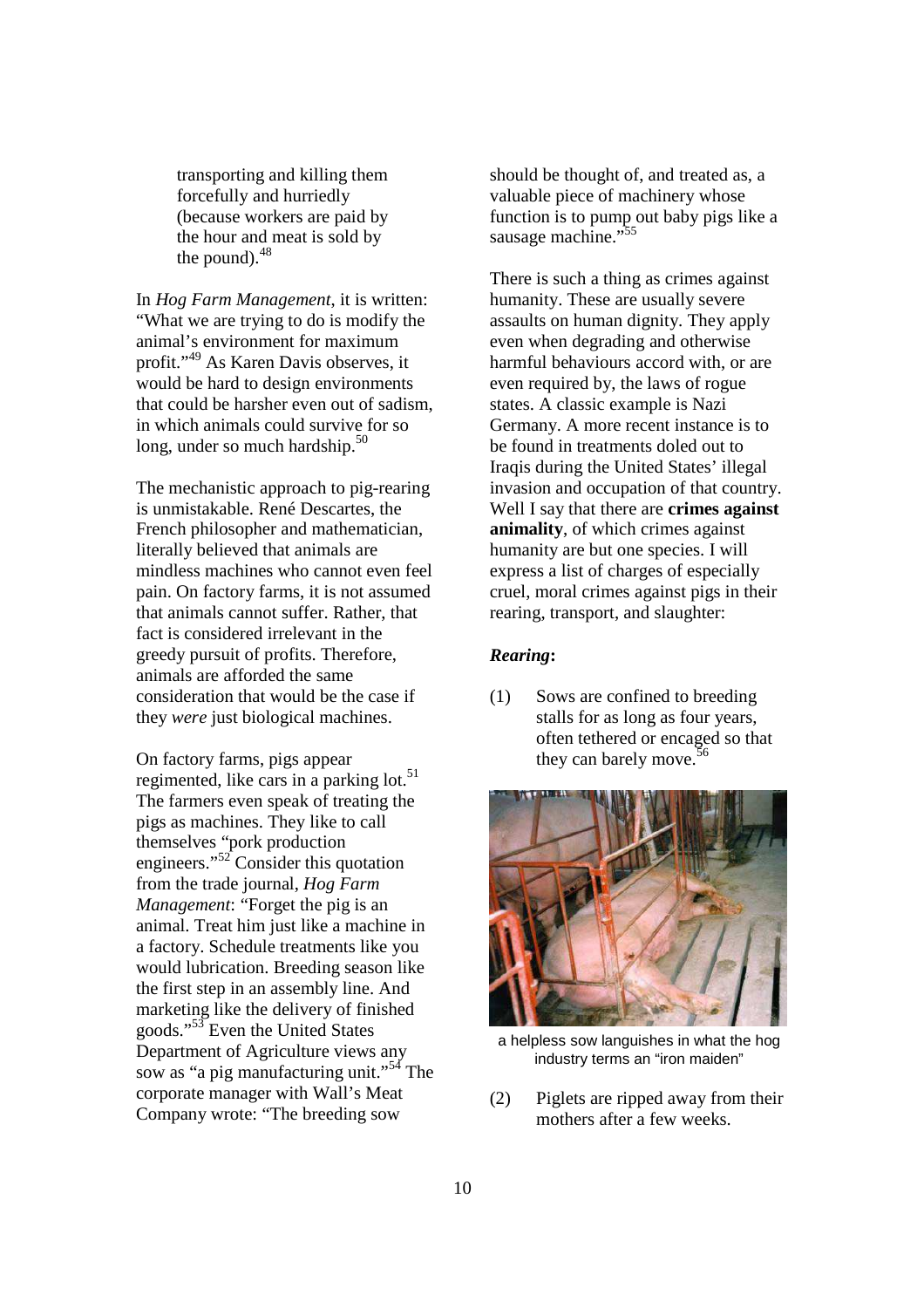Naturally, sows would raise and love their little ones for a much longer period. Both sows and piglets grieve this early weaning and forced separation.<sup>57</sup>

- (3) Runts are killed by having their heads smashed against a concrete floor.<sup>58</sup>
- (4) Pigs' tails are cut off, teeth ripped off at the ends with pliers, males are castrated with pliers, and their ears are notched for labeling purposes. The tails are cut since otherwise the pigs might go mad from overcrowding and cannibalize each other, often starting with the tail. $^{59}$  All "surgeries" are extremely painful, and all are without anesthesia almost universally.<sup>60</sup>
- (5) Pigs are kept in so-called "bacon bins," with stalls that are a mere seven square feet, which is just enough to stand up or lie down. Indeed, the animals have nothing to do but eat, sleep, stand up, or lie down,  $61$  even though as noted above, they are highly intelligent, playful, and social in nature. They are exquisitely capable of being bored. Here again a species-trait, namely pigs' intelligent engagement with the world, is integral to how we should consider treating this particular sort of animal. One British farmer wrote to *Farmer's Weekly* that he let some pigs have free range around a barn, and they would play all around the building, chasing each other up and down the stairs.<sup>62</sup>
- (6) Pigs typically must stand or lie all day on metal or concrete slats, and stand or sleep on wire mesh for the first 4-6 months,  $^{63}$  all of which

is contrived so that their feces and urine drops below. They are very rarely provided with straw bedding due to the expense involved.

- (7) There is typically no veterinary treatment for leg injuries, skin bruises, respiratory illness, and so on, which are standard.<sup>64</sup> Pneumonia, dysentery, cholera, and trichinosis are common diseases afflicting hogs in these settings.<sup>65</sup> Parasites, viruses, and bacterial infections are also endemic.<sup>66</sup> As well, lethal heart attacks are common. That is unsurprising given that the pigs are treated so heartlessly.
- (8) Pigs have to suffer being kept deliberately overheated so that they will be inactive and thus fatter at slaughter.
- (9) Pigs are subject to such extreme stress that they may freeze up, afraid to move, eat, or drink, or else may be in a constant, panicked motion, a perversion of the need to escape.
- (10) Pigs can detect root vegetables even while they are still underground, but are constantly forced to breathe air that is rife with excrement and ammonia.<sup>67</sup>
- (11) Their diet is a vile swill featuring even their own feces and is always filled with drugs.<sup>68</sup>

### *Transport:*

- (1) Many pigs die of heat exhaustion in summer $^{69}$
- (2) Many pigs get frozen to the sides of trucks in the winter $70$
- (3) According to industry reports, more than 1 million pigs per year in the U.S. alone die in transport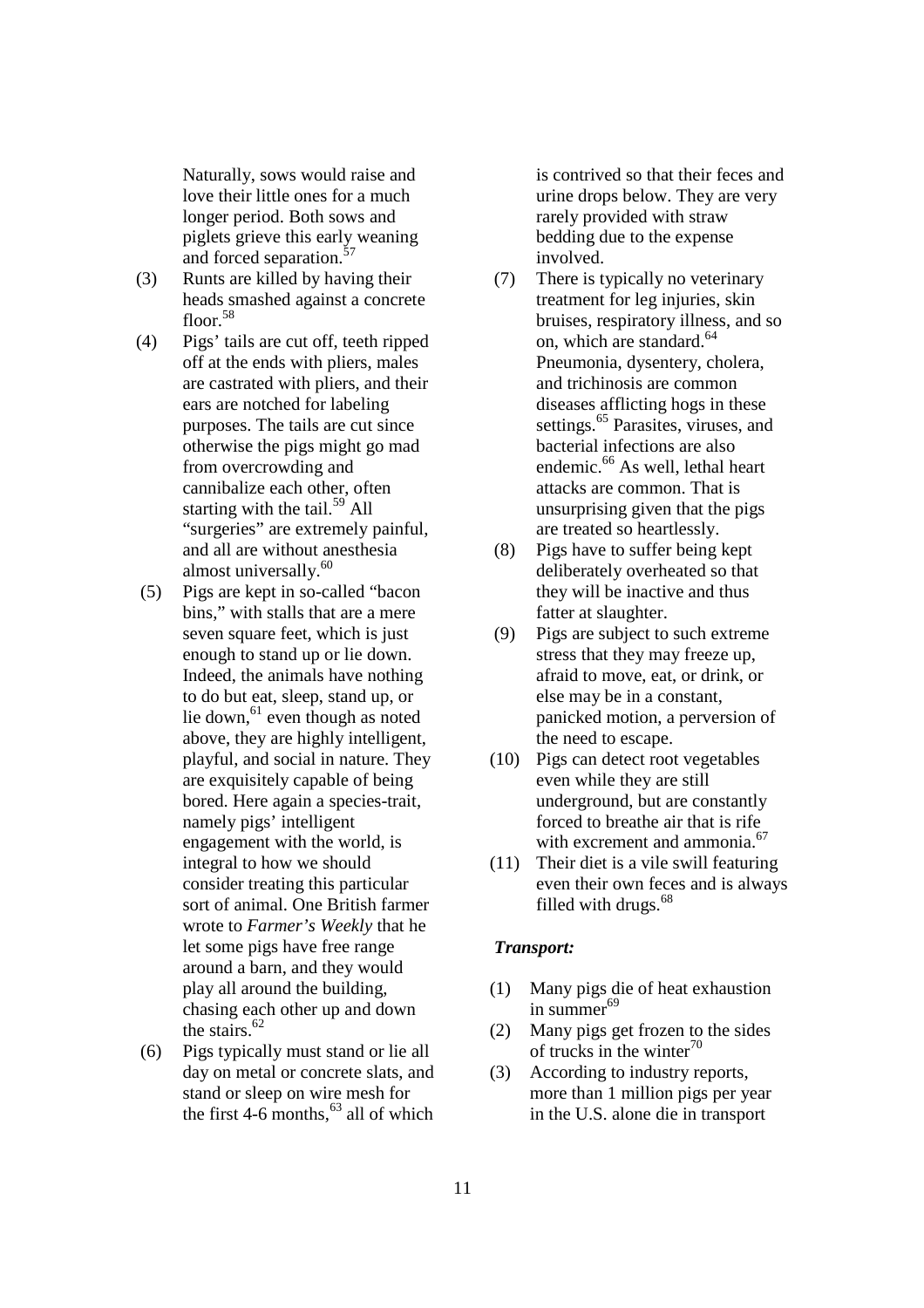each year $^{71}$ 

(4) 42,000 pigs arrive crippled at slaughterhouse each year in the  $U.S.$ <sup>72</sup>

# *Slaughter:*

- (1)  $70\%^{73}$  to  $80\%^{74}$  of pigs arrive at slaughter with pneumonia
- (2) Due to improper stunning, many hogs are thrust into scalding tanks, to soften skin and remove hairs, *while they are fully conscious*<sup>75</sup>
- (3) Abuse of animals is typical, since pigs do not like to be forced to move. Impacts such as kicking the pigs, hitting them with gate rods or boards, and electro-prods are very common. A graduate student once told me that he worked in a slaughter plant for hogs, and he saw a lot of sadistic behaviours, such as shoving electro-prods up the anuses of pigs.



pigs awaiting infernal "processing"

All of these charges and more must be laid against the modern "hog industry." Such practices are also happening right here in Toronto, behind careful concealments.

Yet the same type of hypocrisy that we witnessed with the National Pork Producers Council in the United States occurs here in Canada too. The Canadian



a hog has been beaten mercilessly and repeatedly, perhaps with a gate rod

Agri-Food Research Council has a "Recommended Code of Practice for the Care and Handling of Farm Animals." Under hogs, it is stated, contrary to what I have detailed above, that every type of housing system must provide conditions conducive to comfort, good health, and performance at all stages of the pig's life.<sup>76</sup> The agonies listed above belie any idea of "comfort," and all of the ailments that go untreated make a mockery of the ideal of "good health." However, temperature is also supposed to be regulated, $^{77}$  although pigs are routinely kept overheated and then transported through very hot or cold temperatures. Other mockeries include provisions for ventilation,<sup>78</sup> although the air could not be more foul and ammonia-ridden. The Code suggests that flooring be dry, welldrained, solid, and with non-slip footing,  $\frac{79}{9}$  in disparity with the primary reality of floors wet with urine and feces and typically slatted or wire-mesh as we have seen. However, the Code starts to give itself away in its doing homage to the current standards of cruelty for pigs when it only provides pigs with "freedom to stand up and lie down comfortably."<sup>80</sup> Pigs should have much more freedom to roam than that, yet that—with *no* comforts—is all the hogs are permitted on factory farms. A final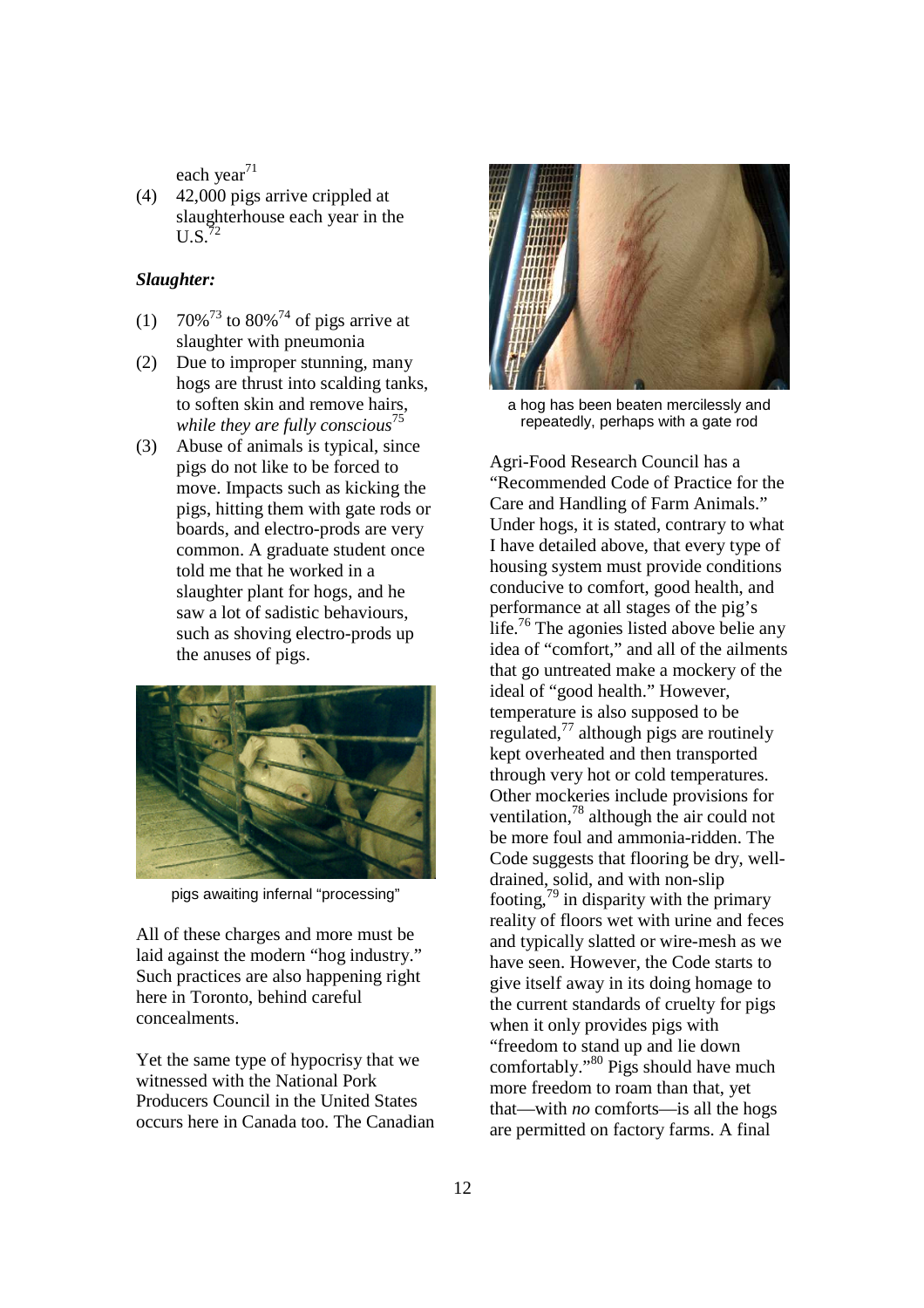mockery completing the picture is the admonition that: "Pigs should be lifted with care, gentleness, and patience."<sup>81</sup> Contrast this with the outright savagery of moving hogs detailed above. On top of it all, this document is not law except in Manitoba, but is a voluntary code. Yet Hogwatch, based in Manitoba, complains about pigs in factory farms, so enforcement in that province, according with standard or traditional practices as precedents, must be something of a bitter joke as well. The Canadian Agri-Food Research Council "is reluctant to impose any strictures upon farmers."<sup>82</sup> Meanwhile, the obsession with breeding pigs to withstand these harsh conditions continues, and Monsanto is seeking patents not only on methods of breeding, but on breeds themselves, and particular offspring of those kinds.<sup>83</sup>

The codes and Manitoba law make pigs' lives sound well governed. Let us, however, attend to the testimony of an Ontario trucker, who offered his witness account anonymously for justified fear of reprisal from the hog industry. He noted that pigs with broken pelvises, called "spreaders," are not officially allowed to be dragged off of trucks. However, he has seen this done, including with chains attached to legs, which are painful, and are also not supposed to be used. $84$  He has never seen sick or injured pigs killed "humanely" as is the requirement.<sup>85</sup> He recounts: "I've had nine pigs dead at one time and there's other drivers who have had 30. One fellow I know had 35 pigs dead, out of a load of  $200.^{86}$  He adds a narrative concerned the driver with the 35 dead hogs:

…he had been out partying the night before and pulled over on a 30-31 degree day and fell asleep for six hours. Inside the trailer was probably about 50 degrees because of the heat, you know the metal being heated up. And they basically just roasted….So I was bothered by this; I called the humane society the next day. I called the Hamilton SPCA. No, I called the Toronto SPCA first. They referred me to Burlington, I think it was. They referred me to Hamilton. Hamilton said, 'I don't know why you're calling us.' And they said, 'call the head office.' And I called the head office and finally I gave up. $87$ 

Here even a professional "caregiver" situated in industry tried to get results for pigs and could achieve nothing. Pigs fall between the cracks as sure as their manure falls between the slats, creating such a stench that many people gag or vomit when exposed to the interior of a "pig farm." Yet we are not helpless. We can start by changing our own minds, if need be, and then let the energy of change radiate outward, more and more, into the practices in our community.

# **Speciesism: Why We Cannot Justify Needless Harm To Hogs**

Speciesism is any form of unjust discrimination against animals based on either species or species-characteristics. It is comparable to sexism and racism. Ironically, when feminists condemn men as "chauvinist pigs" (this expression is somewhat dated, although "men are such pigs" is still quite current) these anti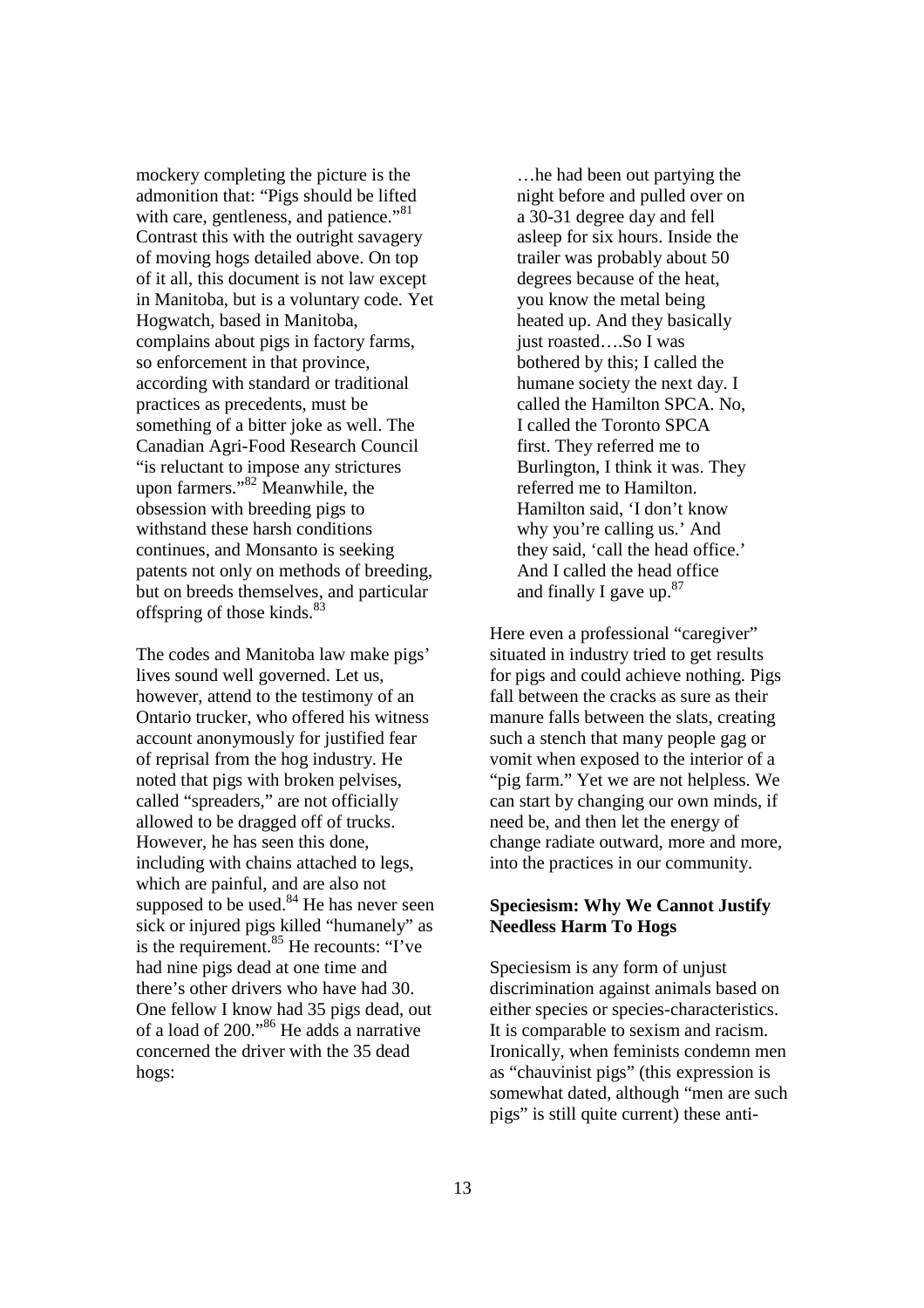sexist egalitarians are buying into speciesist hatred for pigs. Instead we should unite all feminist, anti-racist, and anti-speciesist opponents of oppression. Martin Luther King, Jr., in his legendary "Letter from a Birmingham Jail," April 16, 1963, said: "Injustice anywhere is a threat to justice everywhere." It is no accident that his wife and one of his sons later adopted vegetarianism. No one justly deserves to be harmed just because they have darker skin, or female as opposed to male attributes. Well, no license to harm comes from a sensitive being belonging to another **species** either.

If *being nonhuman* counted as giving a license to harm pigs and other animals, then consider this hypothetical example. Suppose nonhuman extraterrestrials arrive on Earth and these beings are far more intelligent and ethical than humans. If being nonhuman gives a license to harm then we could harm these magnificent, albeit hypothetical, beings.

Or if we choose a species-characteristic that we associate with humans, such as intelligence, then we would have a license to harm many humans. Pigs are said to be as intelligent as three-year-old human children. Yet again, these humans have rights even if they are known to have a fatal illness and will never realize normal adult human intelligence. And many humans who are mentally disadvantaged are even less intelligent than three-year-old humans and indeed pigs.

The only excuses we give for allowing harm to humans, once we sweep away rotten rationalizations based on financial gain, is defense, or because it cannot be

avoided. However, although commerce applies to pigs, it is no more of an excuse in their case. We can **avoid** eating them, and do not need to "defend" against them. Yet the harms against pigs are serious. Permissible harms must be justifiable, just like any serious harms to humans.

These contemplations show what can be discerned as a resounding truth if one thoughtfully explores the literature: needless harm to pigs simply cannot be justified in rational terms. People speak of the intelligence of pigs, and yet humans exhibit no intelligible set of ethics to make sense of this supposed "license to harm," including a "license to kill." Yet if a license to harm cannot be justified, then we cannot justify killing pigs for the passing sensation of taste, let alone subjecting them to the gamut of cruel abuses that are found in the contemporary hog industry.

The following is noted about the training of hogs:

> …in training pigs, [professionals find that] you can only use affection, food, and other rewards. Punishment will get you absolutely nowhere, and will only serve to make the animals belligerent. It seems these creatures will not comply with anything that insults their dignity. They are happy to play with us and be our friends, but only so long as we respect them.<sup>88</sup>

I can personally confirm that pigs are friendly from my times at Cedar Row. So the pigs implicitly ask for their own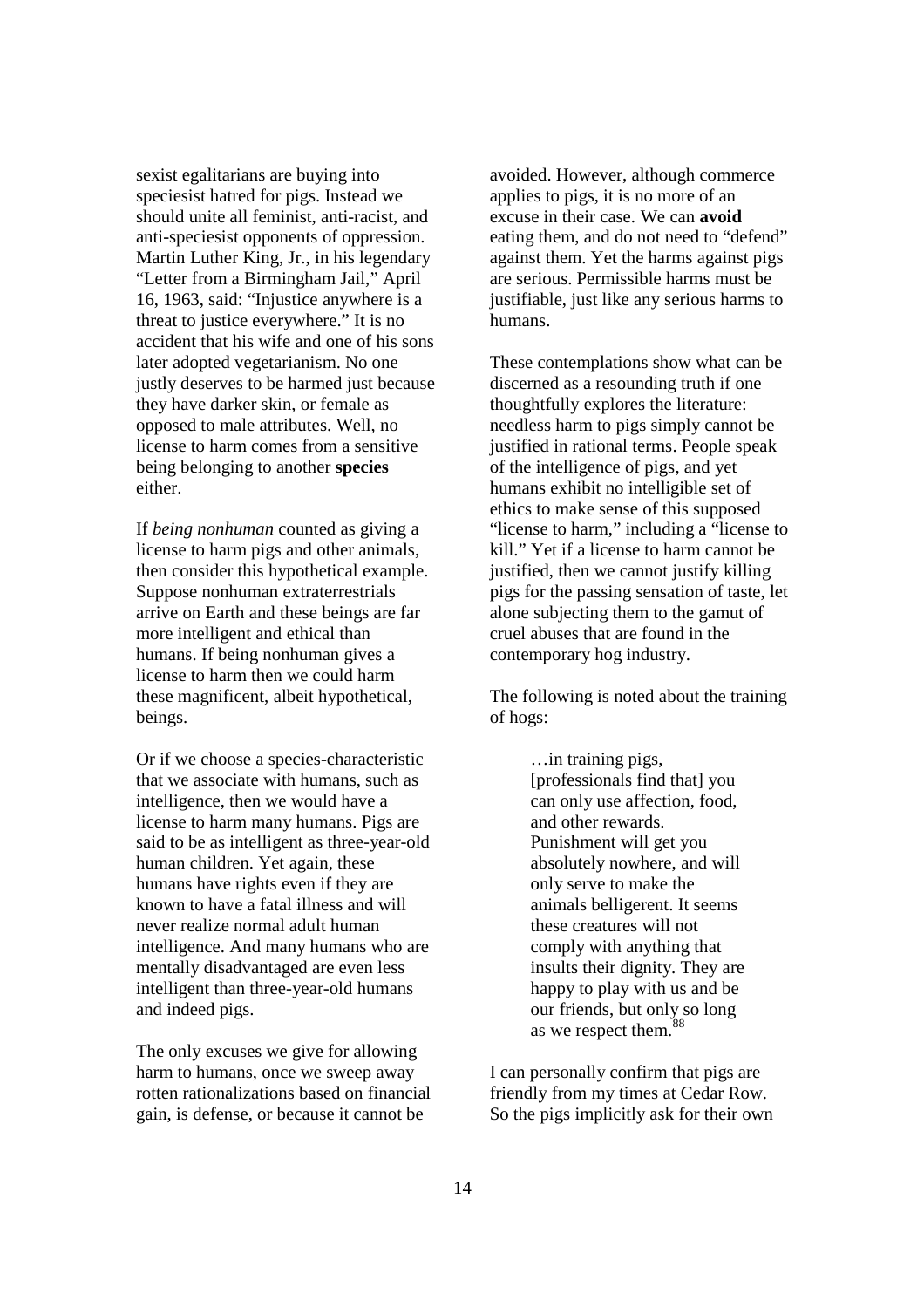dignity. Yet it is precisely this, and the accompanying right not to be harmed, which are so ruthlessly and wrongly denied to these sensitive beings.

# **Conclusion: Ways Forward Beyond The Harming**

Things change. Many people go vegan when they realize that it is unjust and uncompassionate to kill and otherwise harm pigs—and other sentient beings. The Swedish people banned anti-biotics in food (needed for animals to survive the rigours of factory farming), and this meant ending intensive farming there. "Swedish" hogs have more room, better surroundings, time outdoors, less stress, straw bedding, no farrowing crates, and even toys. $89$  These reforms were "almost entirely the result of lobbying by an 87-year-old author of children's books, Astrid Lindgren."<sup>90</sup>



pigs await just treatment

This shows the power of one, including **your** one, in facing these issues. It is also remarkable that Ms. Lindgren was well past working age, but laboured so hard for all farmed animals over there. Together, think what those supporting TORONTO PIGSAVE can accomplish in solidarity with like-minded groups, or at least collectives that have overlapping interests in animal welfare?

And animal liberation includes human liberation too. Being a slaughterer is one of the most dangerous jobs there is. The hogs experience the worst harms of all though. Look to your highest principles for deciding, including justice and compassion. Then do the right thing not only for humans, but for the pigs. Put yourself in their place for a change, if you are not in the habit of doing so. Only then will you get a fuller sense of the realties being discussed in this essay. Alone, we can make a significant difference, as Ms. Lindgren's example proves. United by more intelligent and less vicious or aggressive reasoning, we can eventually achieve a terrific difference!

*The author, David Sztybel, Ph.D., is an animal ethics scholar who has published numerous articles, and lectured at Queen's University, University of Toronto, and Brock University. See: davidsztybel.info* 



David with his dear friend, Muppet. Why treat dogs but eat hogs?

*D.S. Toronto February 2011*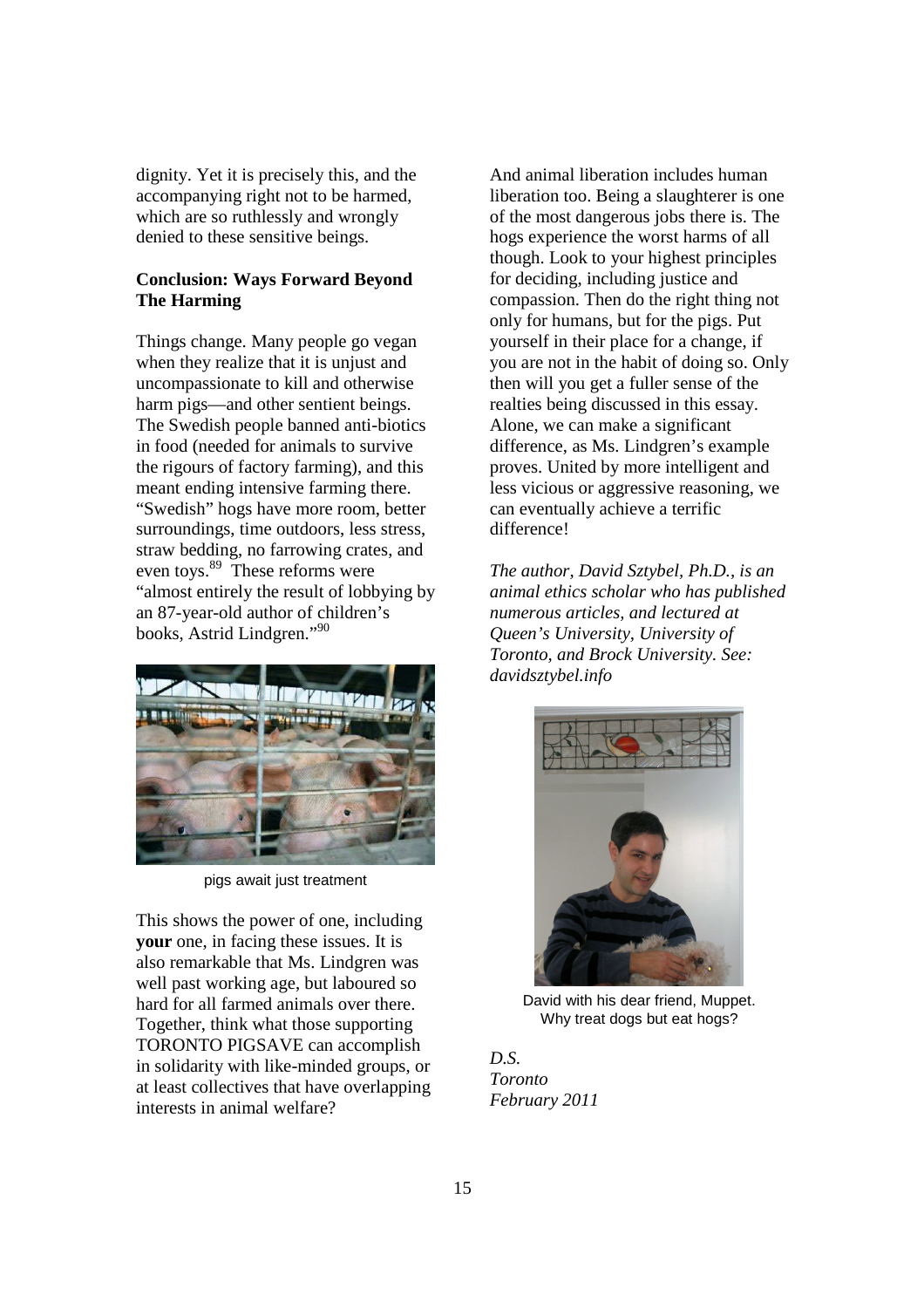# **NOTES**

-

<sup>1</sup> United Nations Food and Agriculture Organization report from 2004.

<sup>2</sup> From a Toronto Vegetarian Association pamphlet.

<sup>3</sup> Many say that "Earth" should not be capitalized. However, I do this deliberately. The Earth is our home, and I think it heightens or accords with planetary respect to treat it like a proper noun for a place, among the many barrens of our cosmos.

4 John Robbins, "The Joy and Tragedy of Pigs," *Animals Agenda* (December 1989): 13.

<sup>5</sup> "Pigs." Wikipedia article. Note that this is an informal essay and therefore it makes use of many sources that might not appear so readily in strictly academic writing.

 $6$  Robbins, "The Joy," p. 12.

 $<sup>7</sup>$  See generally my comparison of the treatment of nonhuman animals to the Holocaust:</sup> David Sztybel, "Can the Treatment of Nonhuman Animals Be Compared to the Holocaust?" *Ethics and the Environment* 11 (Spring 2006): 97-132. See also, on my website, the Holocaust Comparison Project: http://sztybel.tripod.com/Hol.html. Although I hail from a Jewish background (I am not a religious Jew at the same time), I think the comparison is apt enough and even important for comprehending and appreciating the depths to which humanity has sunk in its treatment of nonhuman sentient beings.

 $^8$  See http://veganpeace.com.<br>
<sup>9</sup> Robbins, "The Joy," p. 13.

<sup>10</sup> From a December 2008 article by Chris McLaughlin, "The Intelligent Pig: the Smartest" Domestic Animal in the World," at http://www.suit101.com/content/the-intelligent-piga84448.

 $11$  See http://veganpeace.com.

<sup>12</sup> *Ibid*.

<sup>13</sup> *Ibid*.

 $14$  Robbins, "The Joy," p. 13.

<sup>15</sup> McLaughlin, "The Intelligent Pig."

<sup>16</sup> A point made in Peter Singer, *Animal Liberation*, 2<sup>nd</sup> ed. (New York: Avon Books, 1990), p. 119.

 $17$  See http://veganpeace.com.

<sup>18</sup> McLaughlin, "The Intelligent Pig."

 $19$  Robbins, "The Joy," p. 13.

<sup>21</sup> *Ibid*.

<sup>22</sup> *Ibid*.

<sup>23</sup> See http://veganpeace.com.

 $24$  Robbins, "They Joy," p. 13.

 $25$  See the People for the Ethical Treatment of Animals (PETA) fact sheet on pigs at: http://www.peta.org/issues/Animals-Used-for-Food/pigs-intelligent-animals-suffering-infactory-farms-and-slaughterhouses.aspx. See again, McLaughlin, "The Intelligent Pig."

<sup>26</sup> David Sztybel, "The Rights of Animal Persons," *Animal Liberation Philosophy and Policy Journal* 4 (1) (2006): 2.

<sup>20</sup> *Ibid*.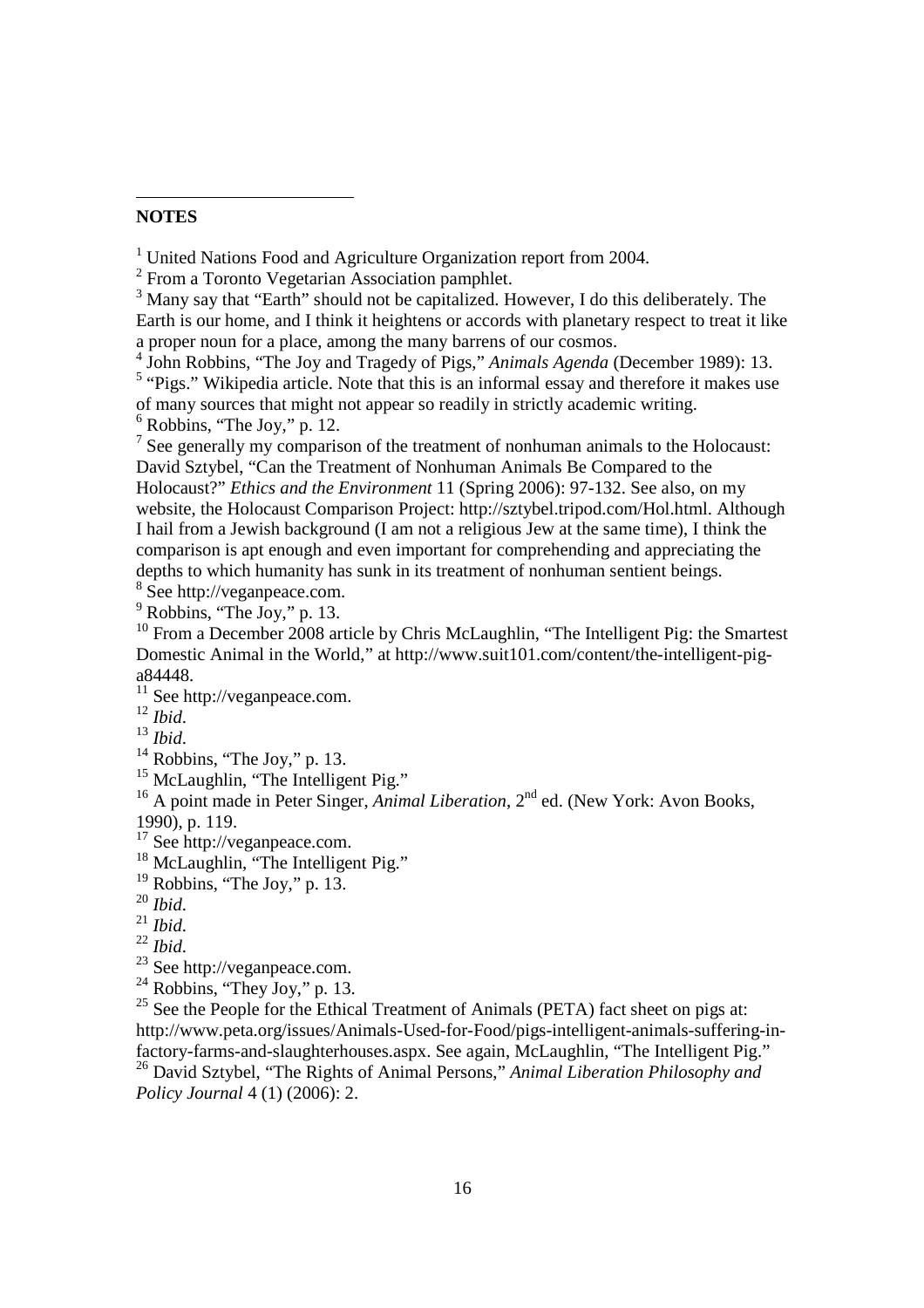Robbins, "The Joy," p. 12.

*Ibid*.

l

*Ibid*., p. 20.

 See the website of the U.S. Dairy Export Council, which offers comments on many aspects of farmed animal commerce:

http://www.udec.org/files/Deli/PDFs/0\_US\_Cheese\_Meat\_Poultry.pdf

Robbins, "The Joy," p. 13.

*Ibid*., p. 14.

*Ibid*.

*Ibid*.

See http://veganpeace.com.

 Tom Regan, *Empty Cages: Facing the Challenge of Animal Rights* (Lanham: Rowman & Littlefield Publishers Inc., 2004), p. 96.

<sup>38</sup> For a discussion of this concept, see Sztybel, "The Rights of Animal Persons," pp. 5-6. <sup>39</sup> McLaughlin, "The Intelligent Pig."

 See generally, John Robbins, *Diet for a New America* (Walpole: Stillpoint Publishing, 1987).

 $\frac{41}{41}$  According to the Washingston-based Physicians Committee for Responsible Medicine fact sheet. This organization consists of many dozens of medical doctors and medical researchers.

According to a report in 2006 by the United Nations.

According to Hogwatch: http://www.hogwatchmanitoba.org/

*Ibid*.

See again: http://www.peta.org/issues/Animals-Used-for-Food/pigs-intelligent-

animals-suffering-in-factory-farms-and-slaughterhouses.aspx

Robbins, "The Joy," p. 16.

<sup>48</sup> Sztybel, "The Rights of Animal Persons," p. 28. Quoted with minor amendments.

Robbins, "The Joy," p. 18.

<sup>50</sup> Davis voiced this insightful point in a talk at the Farm Sanctuary Hoedown, Watkins Glen, New York, in the summer of 2005.

Robbins, "The Joy," p. 16.

*Ibid*., p. 18.

*Ibid*.

<sup>54</sup> In their fact sheet, "Swine Management."

Quoted in Singer, *Animal Liberation*, p. 126.

Regan, *Empty Cages*, p. 94.

<sup>57</sup> See PETA fact sheet on pigs.

Regan, *Empty Cages*, p. 94.

Singer, *Animal Liberation*, p. 121.

<sup>60</sup> PETA fact sheet on pigs.

Singer, *Animal Liberation*, p. 120.

*Ibid*.

 Singer, *Animal Liberation*, pp. 1-2, makes the parallel point that dogs do not need the right to vote, which inspired my own comment about hogs.

Robbins, "The Joy," p. 20.